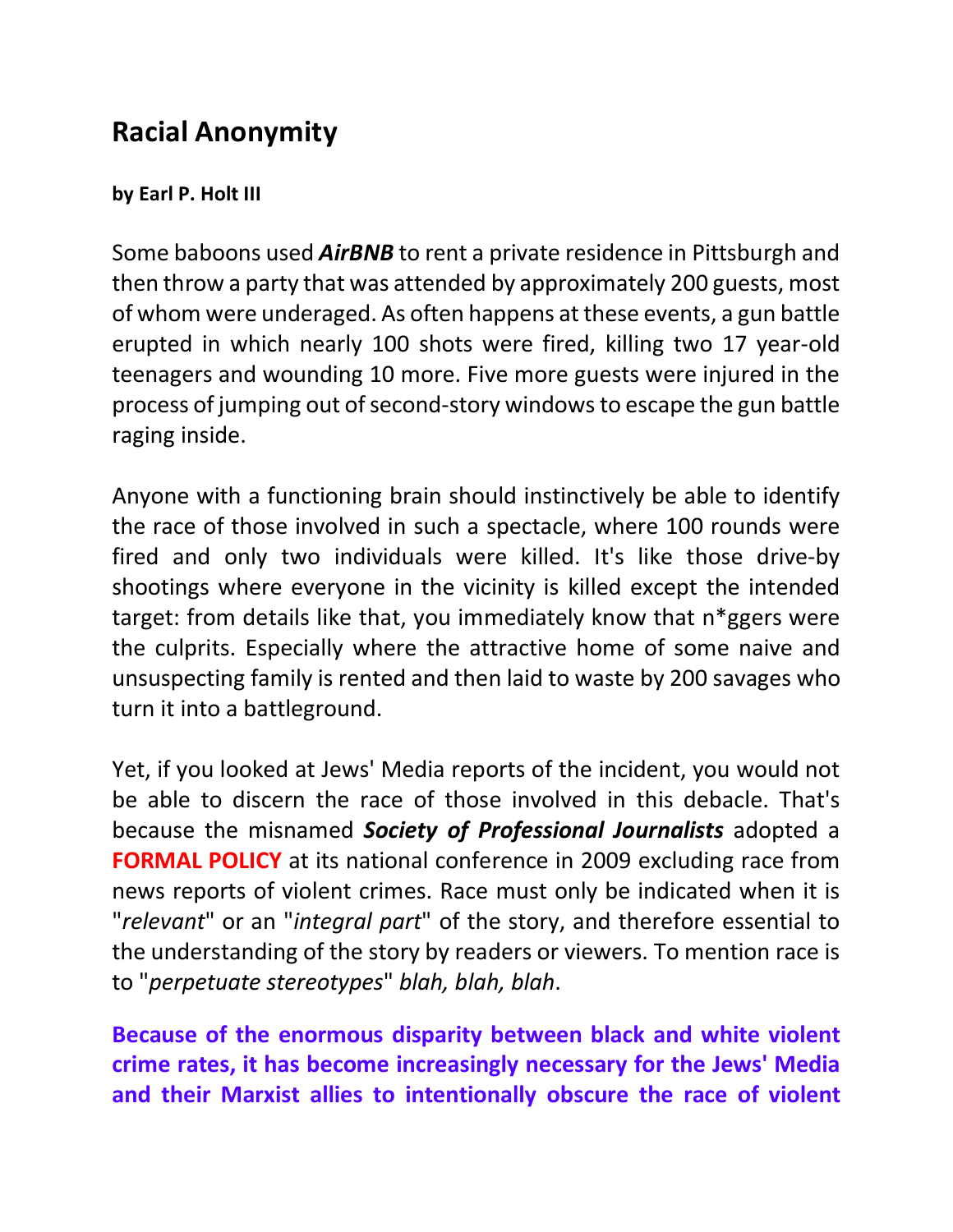**black offenders in news accounts. Even where the race of a perpetrator might be of some value in identifying a suspect "***at large***," the perpetrator's race is scrupulously censored.**

However, the motives of the Jews' Media are not difficult to ascertain, whether they remain in the form of an unspoken conspiracy, or they are formally acknowledged, as the misnamed *"Society of Professional Journalists"* has obligingly done.

For more than 50 years, whites have been indoctrinated with the "*egalitarian*" falsehood that "*we are all the same, except for skin color,*" and that race is a "*false*" construct. This propaganda has been aggressively promoted by Marxists in the Jews' Media, the public schools, the so-called "Democrat" Party, and the entertainment industry.

**If the Jews' Media were to accurately report the massively disproportionate nature of black violent crime, it would alert whites to the fact that we are most clearly NOT all the same, and that blacks are significantly more violent and dangerous than all other races. Any such awareness on the part of whites would work to undermine the**  *egalitarian* **fantasies of Marxists everywhere.** 

Instead of honestly owning up to the reality of black violent crime, Marxists have engaged in numerous diversionary tactics to confuse the public about its true nature. Among these is the enactment of so-called "*Hate Crime*" laws, the promotion of a laughable "*White Skin Privilege*" narrative, and endless "*sociological*" excuses based on poverty or racism for the endless volume of violent crimes that blacks commit.

**While FBI statistics indicate that blacks are responsible for approximately 60% of all homicides, these statistics significantly underestimate the true black murder rate: That's because the category "***Race of the Assailant***" cannot be ascertained by law enforcement in about one-third of all murders, and most of these murders are never solved.**